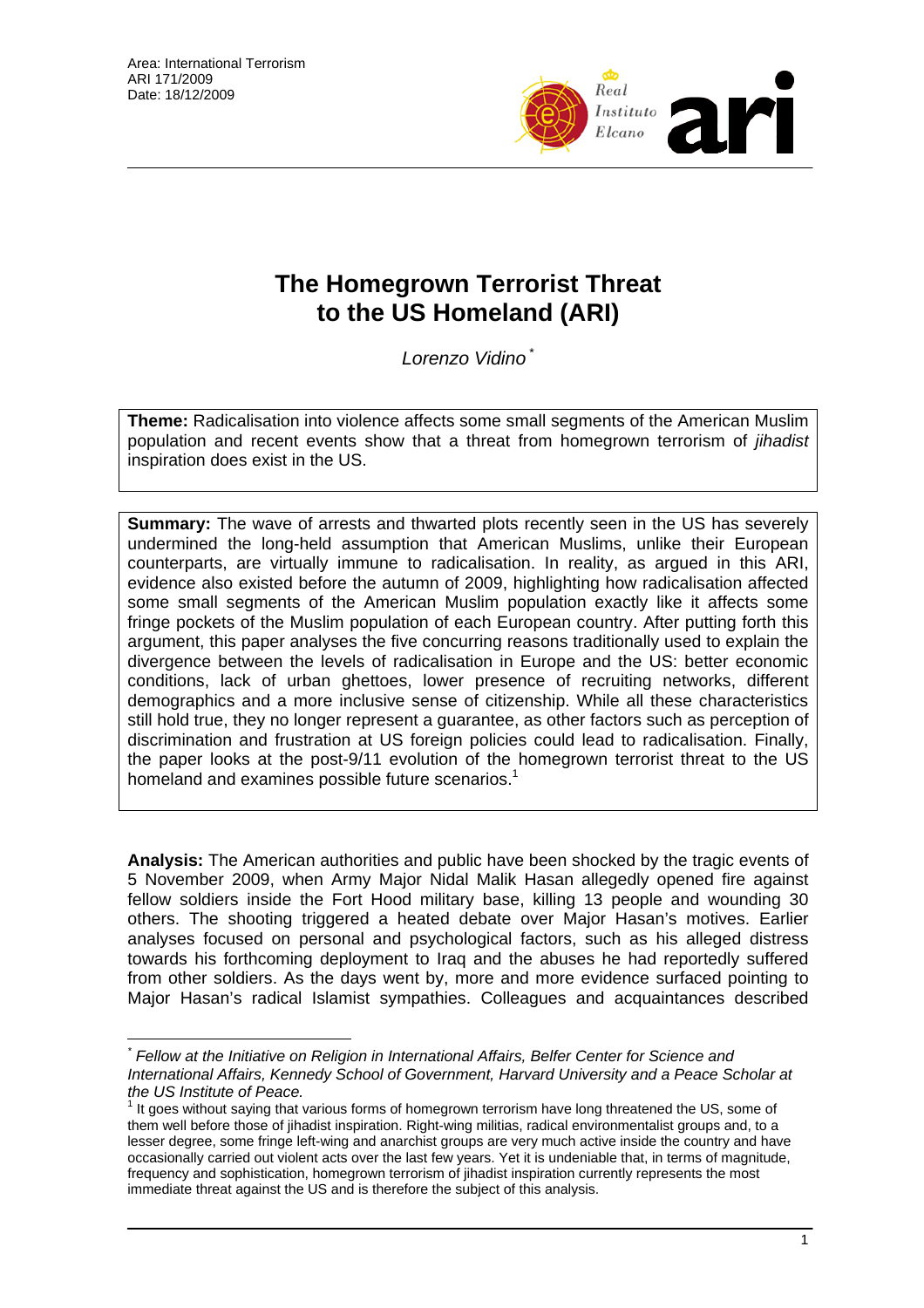

many instances in which the Virginia-born Army psychiatrist had expressed extremely negative feelings towards the US and praised acts of violence against it. Reports also indicated that the FBI had investigated Major Hasan's e-mail conversations with Anwar al Awlaqi, a US-born Yemeni-based cleric known for his fiery rhetoric and links to two of the 9/11 hijackers.

Authorities have so far been reluctant to officially label the Fort Hood shooting an act of terrorism and, at the time of writing, various investigations are exploring all angles of this tragic event. While it might be premature, if ever possible, to identify the full spectrum of motives behind Major Hasan's actions, it is fair to say that radical Islamist ideology had an influence on his worldview. In any case, the Fort Hood shooting comes at the tail end of two months that have challenged many of the assumptions on terrorism and radicalisation in the US that have shaped the debate for more than a decade. Since September 2009, in fact, a staggering series of arrests has taken place on US soil:

- On 20 September, FBI agents arrested two Afghan immigrants in Colorado and one in New York.<sup>[2](#page-1-0)</sup> According to the authorities, one of the men, Najibullah Zazi, had trained in an al-Qaeda training camp in Pakistan and, once back in the US, had purchased large quantities of chemical substances in various beauty supply stores. Zazi allegedly intended to mix the substances and detonate them against targets throughout the New York metropolitan area. The authorities described Zazi's plot as the most serious threat against the US homeland uncovered since 9/11.<sup>[3](#page-1-1)</sup>
- On 24 September, a 19-year-old Jordanian immigrant was arrested for having parked what he believed to be a car bomb in the car park of a 60-story skyscraper in downtown Dallas, Texas.<sup>[4](#page-1-2)</sup> Before driving the car to the site, Hosam Hamer Husein Smadi had made a video which he believed would have been sent to Osama bin Laden.<sup>[5](#page-1-3)</sup>
- On the same day but in an unrelated plot, Michael C. Finton, a 29-year-old Americanborn convert to Islam, parked a car that he also believed laden with explosives outside a federal courthouse in Springfield, Illinois.<sup>[6](#page-1-4)</sup> In both the Finton and the Smadi cases, federal agents had approached the two men after unearthing information about their desire to commit acts of violence, led them to believe they were affiliated to al-Qaeda and supplied them with explosives that the men wrongly believed to be active.
- On 21 October, the authorities indicted two Boston-area natives, Tarek Mehanna and AhmadAbousamra, with various conspiracy charges.<sup>7</sup> According to the indictment, the men, who had been extremely active in online jihadist forums, had been trying to join various al-Qaeda affiliates since 2001 and had also planned attacks inside the US (reportedly targeting a local shopping mall and various US government officials).
- On 27 October, the authorities arrested two long-time Chicago residents of Pakistani descent and charged them with conspiracy to provide material support and/or to commit terrorist acts against overseas targets.<sup>[8](#page-1-6)</sup> According to the charges the two men had been in close contact with senior leaders of Pakistani jihadist groups *Lashkar e*

 $\overline{\phantom{a}}$ <sup>2</sup> http://www.fbi.gov/pressrel/pressrel09/zazi\_092009.htm.<br><sup>3</sup> Kavia Jahneen **: Alleged terrer threat easy as "meet e** 

<span id="page-1-1"></span><span id="page-1-0"></span><sup>&</sup>lt;sup>3</sup> Kevin Johnson, 'Alleged terror threat seen as "most serious" since 9/11 attacks', USA Today,

<span id="page-1-2"></span>**<sup>25/</sup>IX/2009.** <sup>4</sup> *http://dallas.fbi.gov/dojpressrel/pressrel09/dl092409.htm*. 5

<span id="page-1-3"></span>Jon Nielsen, 'FBI says Dallas terror plot suspect made video to send to Osama bin Laden', *Dallas Morning* 

<span id="page-1-4"></span>News, 5/X/ 2009[.](http://www.usdoj.gov/usao/ilc/press/2009/09September/24Finton.html)<br>
http://www.usdoj.gov/usao/ilc/press/2009/09September/24Finton.html<br>
Thtp://boston.fbi.gov/dojpressrel/pressrel09/bs102109a.html<br> [http://www.justice.gov/usao/iln/pr/chicago/2009/pr1027\\_01.pdf](http://www.justice.gov/usao/iln/pr/chicago/2009/pr1027_01.pdf).

<span id="page-1-5"></span>

<span id="page-1-6"></span>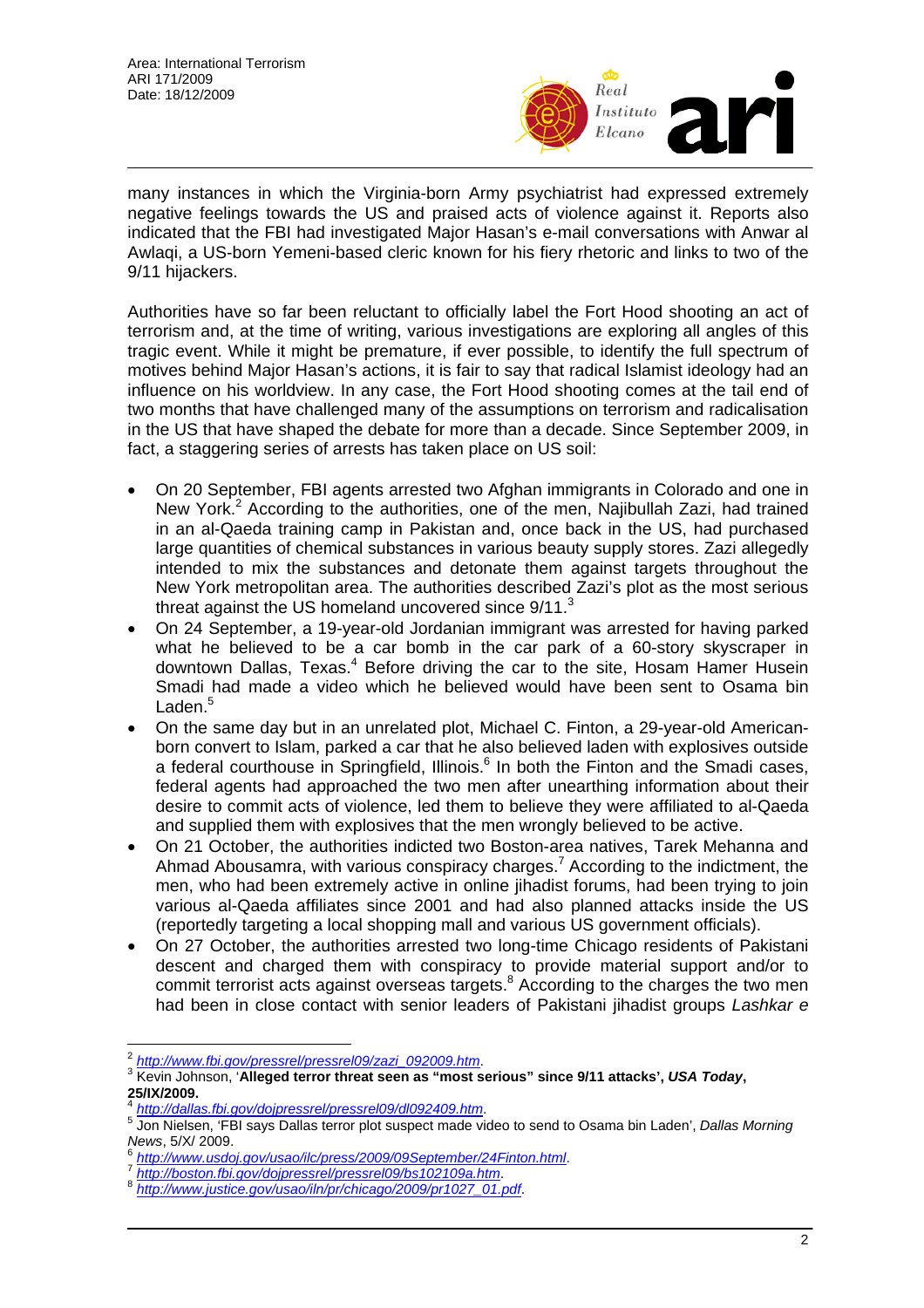

*Taiba* and *Harakat ul Jihad Islami* and one of them, Daood Gilani, had travelled to Denmark to conduct surveillance of the facilities of the Danish newspaper *Jyllands Posten* for a possible attack against it. On 7 December the authorities charged Gilani also with conducting surveillance of various targets in Mumbai in the two years preceding the deadly November 2008 attack on the Indian city. According to the indictment, upon accepting the task Gilani changed his name to David Headley and travelled at least five times to Mumbai, confident that his new name and American passport would not attract the attention of the Indian authorities. After each trip he travelled to Pakistan, where he shared the pictures, videotapes and notes he had taken with senior *Lashkar e Taiba* operatives.<sup>[9](#page-2-0)</sup>

- On 28 October, the federal authorities in Detroit proceeded to arrest 11 members of *Ummah*, a group of mostly African-American converts to Islam, on charges that ranged from mail fraud to illegal possession and sale of firearms. Most suspects were arrested without opposing resistance, but Luqman Ameen Abdullah (alias Christopher Thomas), the group's leader, fired at agents and was subsequently killed. While the case cannot be considered a full-fledged terrorism investigation, it nevertheless involves a US-based radical Islamist network. *Ummah*, in fact, is a group that, according to authorities, 'seeks to establish a separate Sharia-law governed state within the United States' and whose members have been involved in violent acts in the past.<sup>10</sup>
- Finally, in early December, the Pakistani authorities arrested five American Muslims in the city of Sargodha. The five, all US citizens in their late teens and early 20s who had gone missing from their northern Virginia homes a few days earlier, had reportedly been in touch via the Internet with senior militants of various al-Qaeda-affiliated organisations and allegedly intended to train with local outfits to fight against US forces[.11](#page-2-2)

All these plots are very diverse in their origin, degree of sophistication and characteristics of the individuals involved. Yet they all contribute to paint the picture of the complex and rapidly changing reality of terrorism of Islamist inspiration in the US. Moreover, they smash or, at least, severely undermine an assumption that has been widely held by policymakers and analysts over the last 15 years. The common wisdom, in fact, has traditionally been that American Muslims, unlike their European counterparts, were virtually immune to radicalisation. Europeans, argued this narrative, have been unable to integrate their immigrant Muslim population and radicalisation is the inevitable by-product of the discrimination and socio-economic disparity suffered by European Muslims. America, on the other hand, is more open to its immigrants and has been able to integrate its Muslims, making them impervious to radicalisation.

The wave of arrests of the last months of 2009 has contributed to shedding light on a reality that is significantly more nuanced, showing that radicalisation affects some small segments of the American Muslim population exactly like it affects some fringe pockets of the Muslim population of each European country. Evidence supporting this view has been available for a long time, as the cases of American Muslims joining radical Islamist groups date back to the 1970s.<sup>12</sup> According to data collected by the NYU Center on Law and

<span id="page-2-0"></span> $\frac{9 \text{ http://www.justice.gov/opa/pr/2009/December/09-nsd-1304.html}}{10 \text{ http://www.justice.gov/opa/pr/2009/December/09-nsd-1304.html}}$ 

<span id="page-2-1"></span><sup>&</sup>lt;sup>1[0](http://www.justice.gov/opa/pr/2009/December/09-nsd-1304.html)</sup> http://detroit.fbi.gov/dojpressrel/pressrel09/de102809.htm.<br><sup>11</sup> [Waqar Gilani & Jane Perlez, '5 US Men Arrested Said to P](http://detroit.fbi.gov/dojpressrel/pressrel09/de102809.htm)lan Jihad Training', *New York Times*,

<span id="page-2-3"></span><span id="page-2-2"></span><sup>11/</sup>XII/2009.<br><sup>12</sup> For an overview, see Lorenzo Vidino, 'Homegrown *Jihadist* Terrorism in the United States: A New and Occasional Phenomenon?', *Studies in Conflict and Terrorism*, vol. 32, 1/I/2009, p. 1-17.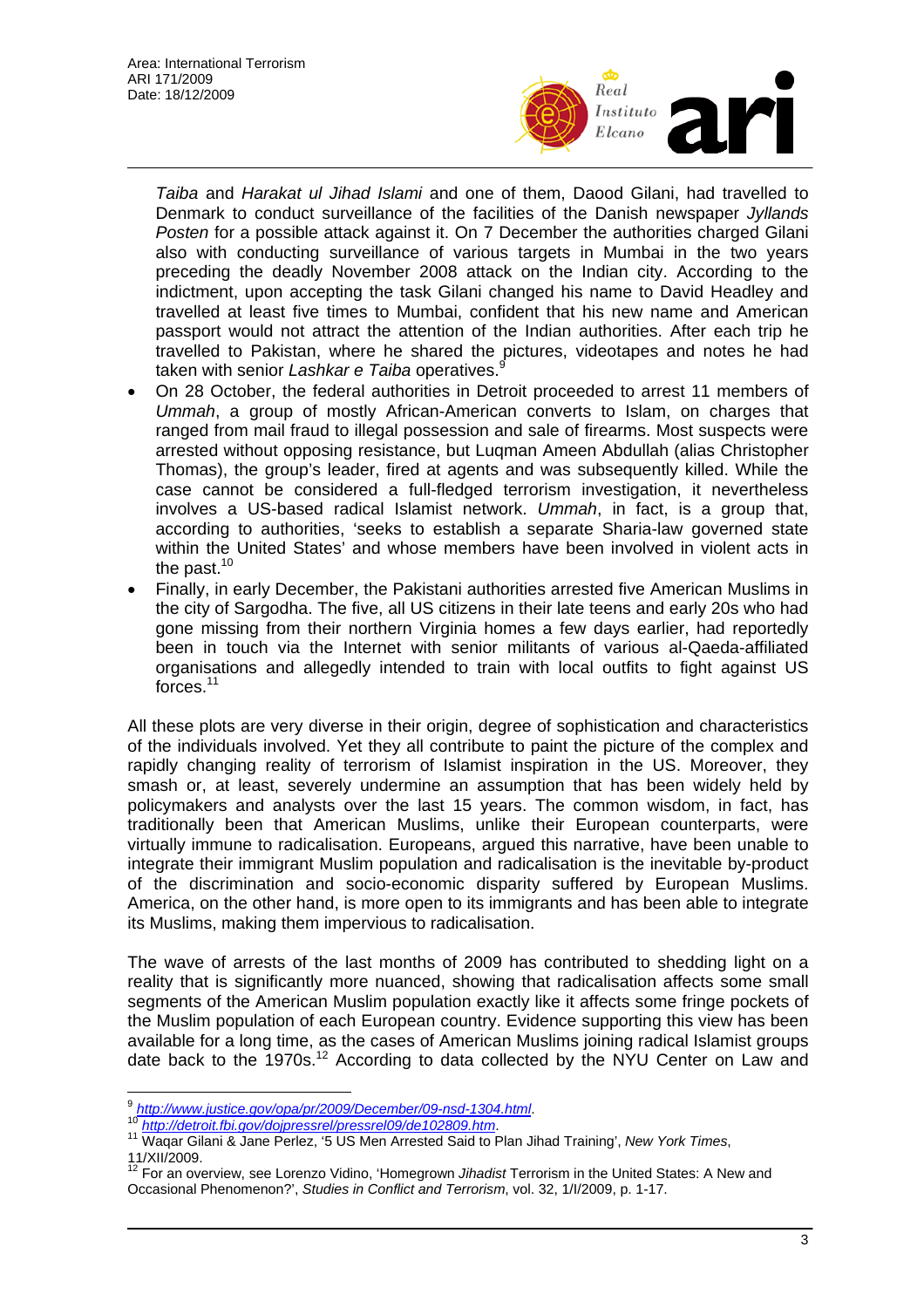

Security, for example, more than 500 individuals have been convicted by the American authorities for terrorism-related charges since 9/11.<sup>13</sup> Most of them are US citizens or long-time US residents who underwent radicalisation inside the US. While making a numerically accurate comparison is not easy, it is fair to say that the number of American Muslims involved in violent activities is either equal or only slightly lower than that of any European country with a comparable Muslim population.

Yet, despite this evidence, for a long time the American authorities and commentators seemed unable to acknowledge the existence of radicalisation among small segments of the American Muslim population. In the FBI's parlance, for example, until 2005, the term 'homegrown terrorism' was still reserved for domestic organisations such as antigovernment militias, white supremacists and eco-terrorist groups such as the Earth Liberation Front. Such groups were termed 'homegrown' to distinguish them from jihadist terrorist networks, even though some of the latter possessed some of the very same characteristics (membership born and raised in the US and a focus on US targets). Since the cause of the *jihadists* was perceived to be foreign, the US government did not label them as 'homegrown', despite the typically homegrown characteristics of many of them.

The July 2005 attacks in London led the US authorities to look at the homegrown issue with renewed attention. As an increasing number of cells that clearly possessed homegrown characteristics were uncovered throughout the country, the authorities began to re-assess the definition of homegrown. By 2006 top FBI and DHS officials began to openly speak of homegrown terrorism of *jihadist* inspiration inside the US, even describing it as a threat 'as dangerous as groups like al-Qaeda, if not more so'.[14](#page-3-1) As a consequence of this reassessment, the US authorities began to ask themselves if the emergence of relatively large numbers of radicalised second-generation Muslims that had been observed in Europe could also take place in the US. This fear led to an increased attention on the dynamics and causes of radicalisation among Muslims in both Europe and North America.

## *Comparing Radicalisation in Europe and America*

Five concurring reasons have traditionally been used to explain the divergence between the levels of radicalisation in Europe and the US. The first one is related to the significantly better economic conditions of American Muslims. While European Muslims generally languish at the bottom of most rankings that measure economic integration, American Muslims fare significantly better, and the average American Muslim household's income is equal to, if not higher, than the average American's.<sup>15</sup> As the many cases of militants who came from privileged backgrounds have proved, economic integration is not always an antidote to radicalisation, but it is undeniable that radical ideas find a fertile environment among unemployed and disenfranchised youth. A direct consequence of economic integration is the lack of Muslim ghettoes in the US. Areas of large European cities with a high concentration of poor Muslim immigrants have been ideological sanctuaries where radicals could freely spread their message and where radical Islam has become a sort of counterculture. The American Muslim community's economic conditions have prevented the formation of such enclaves in the US.

<span id="page-3-0"></span><sup>13</sup> http://www.lawandsecurity.org/publications/TTRCHighlightsSept25th.pdf.

<span id="page-3-2"></span><span id="page-3-1"></span>

<sup>&</sup>lt;sup>14</sup> Remarks of FBI Director Robert Muller, City Club of Cleveland, 23/VI/2006.<br><sup>15</sup> Muslim Americans: Middle Class and Mostly Mainstream, Pew Research Center, 22/V/2007, p. 24-5.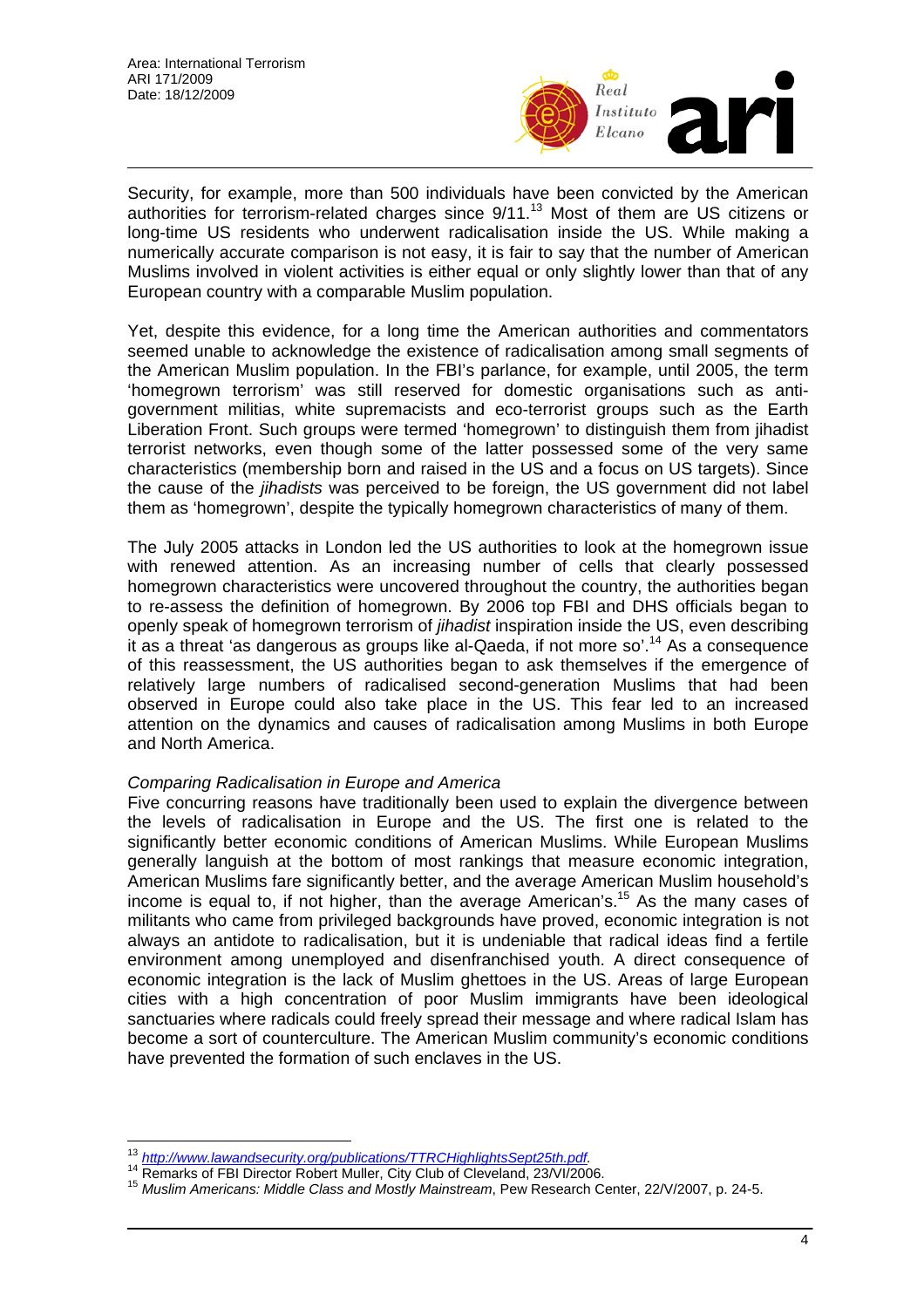

Geographic dispersion, immigration patterns and tougher immigration policies have also prevented the formation of extensive recruiting and propaganda networks as those that have sprung up in Europe. While places such as Brooklyn's al-Farooq mosque or Tucson's Islamic Center saw extensive jihadist activities in the 1990s, they pale in comparison to recruiting headquarters such as London's Finsbury Park, Hamburg's al-Quds mosque or Milan's Islamic Cultural Institute. Moreover, the fact that large segments of the American Muslim population belong to ethnicities that have traditionally espoused moderate interpretations of Islam has been cited as another reason for America's lower levels of radicalism. In fact, Muslims from the Iranian and Indian American communities, which account for vast segments of America's Muslim population, have traditionally embraced moderate forms of Islam and have been, to varying degrees, almost impervious to radicalisation.

Finally, commentators have often pointed out that America is a country built on immigration, traditionally accepting immigrants of all races and religions as citizens. European countries, on the other hand, have been unable to develop a sense of citizenship not linked to century-long identifying factors such as ethnicity and religious affiliation. In a nutshell, it is easy to become American, while it is very difficult for immigrants, particularly if they are not white and Christian, to be accepted as full-fledged Germans, Frenchmen or Spaniards. This sense of exclusion is traditionally cited as one of the factors driving some European Muslims to radicalisation, while the more inclusive nature of American society would prevent American Muslims from undergoing the same process.

While all these characteristics still hold true, they no longer represent a guarantee. Factors such as perception of discrimination and frustration at US foreign policies could lead to radicalisation, irrespective of favourable economic conditions. Experts and community leaders have repeatedly warned about the growing alienation of American Muslims, particularly among those of the second generation. These frustrations could produce what Steven Simon refers to as 'a rejectionist generation', which could embrace radical interpretations of Islam.<sup>16</sup> The same conclusion has been reached by a widely publicised report released by the New York Police Department Intelligence Division in 2007. 'Despite the economic opportunities in the United States', reads the report, 'the powerful gravitational pull of individuals' religious roots and identity sometimes supersedes the assimilating nature of American society which includes pursuit of a professional career, financial stability and material comforts'.<sup>[17](#page-4-1)</sup>

Various cases have shown that radicalisation can also touch communities where extremism is rare, such as Albanian and Iranian Americans. Moreover, the fact that no organised jihadist group has an extensive network in the country is no longer a guarantee that radicalisation cannot reach America's shores, as the Internet has, in many cases, replaced the need to have operatives physically spreading the propaganda on the ground.[18](#page-4-2) Young American jihadist wannabes, given the easy access to the internet that they enjoy, have been extremely active online. A search of jihadist chat rooms and even of subgroups in 'benign' social network sites such as *Myspace.com* reveals the presence

<span id="page-4-0"></span> $\overline{a}$ <sup>16</sup> Steven Simon, Statement before the Senate Committee on Homeland Security and Governmental Affairs, 12/IX/2006.<br><sup>17</sup> Report by Mitchell D. Silber and Arvin Bhatt, New York Police Department Intelligence Division,<br>Radicalization in the West: The Homegrown Threat, August 2007, p. 8.<br><sup>18</sup> Bruce Hoffman, 'The Use of the Inte

<span id="page-4-1"></span>

<span id="page-4-2"></span>*Radicalization in the West: The Homegrown Threat*, August 2007, p. 8. 18 Bruce Hoffman, 'The Use of the Internet by Islamic Extremists', Testimony before the House Permanent Select Committee on Intelligence, 4/V/2006.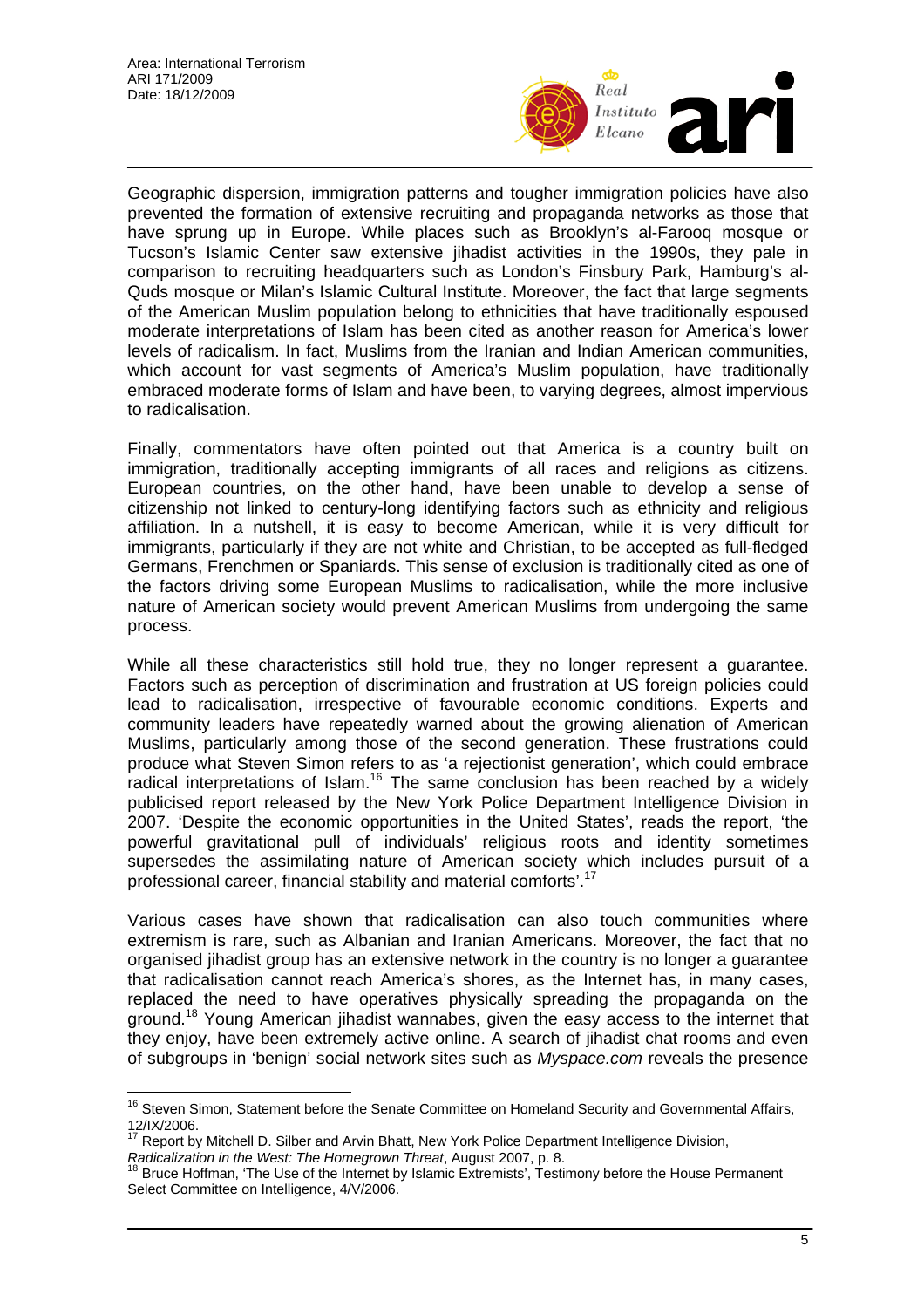

of many American-born youngsters that glorify al-Qaeda's ideology. By the same token, several cases have shown that the Internet has also become a way to connect American aspiring jihadists to like-minded individuals worldwide.

## *Future Scenarios*

The terrorist threat to the US homeland has evolved significantly over the last eight years. Until mid-2003 virtually all of the terrorist conspiracies intended to strike against American soil had been planned, albeit with varying degrees of involvement, by Khalid Sheikh Mohammed (KSM) and al-Qaeda's central leadership. The arrest of KSM and many of his top lieutenants, al-Qaeda's loss of the Afghan sanctuary and the significant improvement in homeland security measures triggered a shift that began to materialise in late 2003. With the exception of the 2006 Transatlantic Plot, a plot hatched by UK-based militants apparently directed by al-Qaeda members in Pakistan to detonate liquid explosives on board several US-bound flights, every single attack against the American homeland thwarted by US authorities since then appears to have been conceived by individuals acting independently from al-Qaeda's leadership.<sup>[19](#page-5-0)</sup>

The individuals involved in these plots have been an odd mix of low-ranking al-Qaeda affiliates and jihad enthusiasts who had never had any contact with al-Qaeda or other established organisations. And most of them have been characterised by the absolute operational independence of the planners. The result of this shift from leader-led to homegrown has been a remarkable decrease in the sophistication of the operations planned, as most of the plotters were amateurish if not embarrassingly clumsy, lacking the basic tradecraft and capabilities to operate undetected or mount any sort of sophisticated attack.

While this was true until a few months ago, there are indications that things are changing. Recent investigations have shown that a small yet increasing number of American Muslims have been travelling to Pakistan to acquire operational skills and establish contacts with various jihadist outfits. One well known case is that of Bryant Neal Vinas, a 26 year-old Long Island native who was captured in Pakistan and brought back to the US in November 2008. $^{20}$  Vinas, who had allegedly participated in a rocket attack against a US military base in Afghanistan, decided to cooperate with American interrogators and has since provided 'an intelligence gold mine'.<sup>21</sup> Thanks to Vinas' information the authorities have been able to identify and arrest several American and European militants who had also trained with al-Qaeda and affiliated groups in the Afghanistan/Pakistan region.

While this 'Pakistan connection' is not new to the European authorities, it is a disturbing new development for their American counterparts. To be sure, Americans had trained with various Afghanistan/Pakistan-based jihadist outfits before and after 9/11. In 2003, for example, the US authorities dismantled the so-called 'paintball jihad' network in northern Virginia.<sup>22</sup> The network was formed by a dozen young men from the Washington suburbs who had travelled to Pakistan immediately after 9/11, where they trained with *Lashkar-e-Taiba*. But what seemed to be isolated cases are increasingly becoming the norm. Moreover, in the case of Vinas and at least two of the cases from the fall of 2009 (the

<span id="page-5-0"></span><sup>&</sup>lt;sup>19</sup> Vidino, 'Homegrown Jihadist Terrorism in the United States'.

<span id="page-5-1"></span><sup>20</sup> US v. Bryant Neal Vinas, Superseding Indictment, US District Court, Eastern District of New York, 08-823 (NGG) (S-1), 28/I/2009.<br><sup>21</sup> 'Man Was "Gold Mine" of Terror Intel', Associated Press, 31/VII/2009.<br><sup>22</sup> *Terrorism in the United States, 2002-2005*, unclassified report by the Federal Bureau of Investigation,

<span id="page-5-2"></span>

<span id="page-5-3"></span>*[http://www.fbi.gov/publications/terror/terrorism2002\\_2005.htm.](http://www.fbi.gov/publications/terror/terrorism2002_2005.htm)*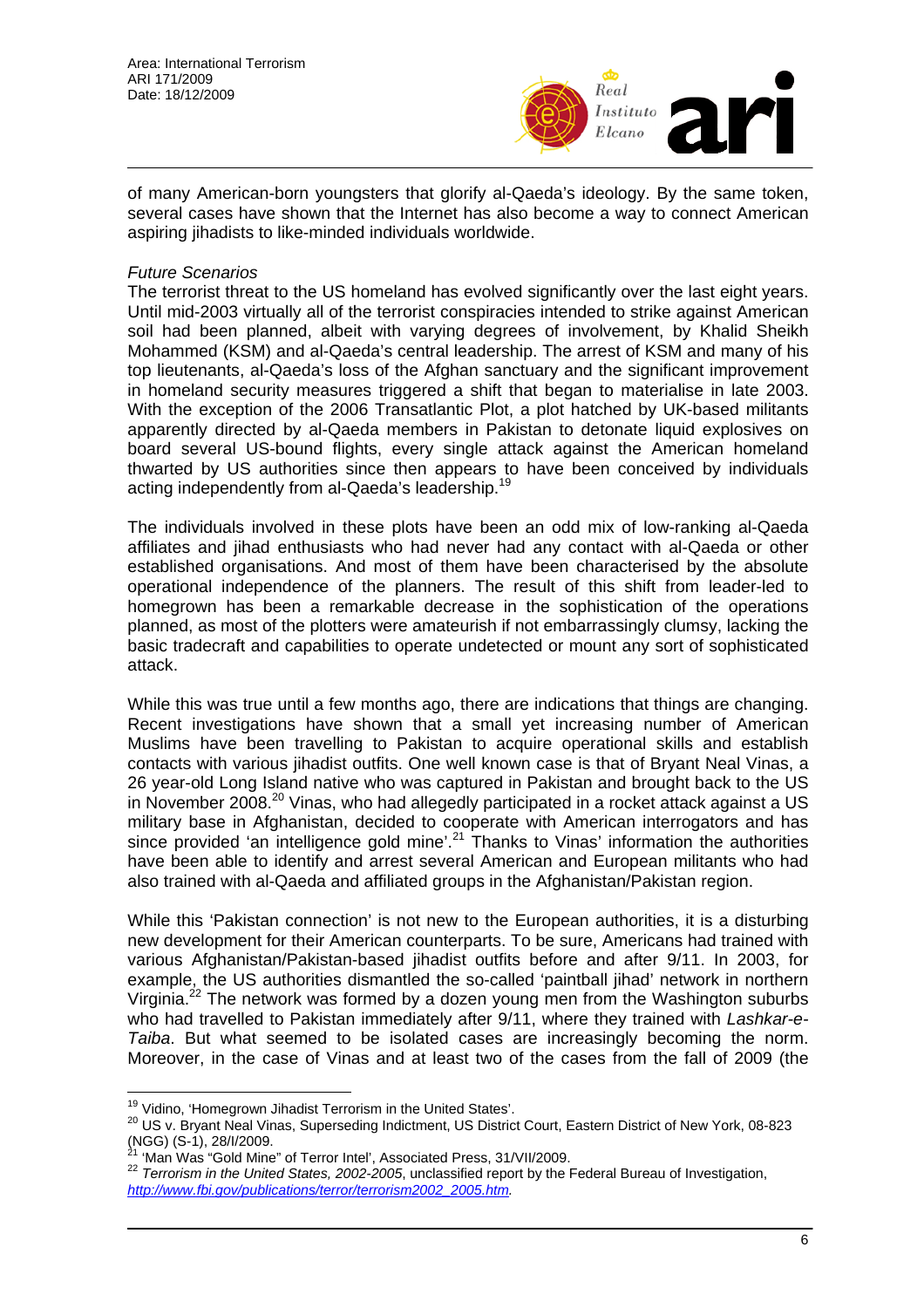

Najibullah Zazi/New York plot and the Chicago/Denmark plot) authorities have noticed with apprehension that American militants returning from Pakistan were significantly better trained and organised than the homegrown jihadists who had been operating in the US over the last few years. The 'Pakistan connection', that operational link to organised outfits in the Afghanistan/Pakistan area that makes amateurish homegrown networks graduate into more professional terrorist clusters, has been crucial in the development of jihadist networks in Europe over the last five years and it now appears to have become a significant factor also in the US.

Given these dynamics, one of the scenarios that the US authorities take into particular consideration is the case of a homegrown cluster that, thanks to the directions and skills obtained from al-Qaeda or various al-Qaeda-affiliated networks in Afghanistan/Pakistan, manages to reach sufficient operational sophistication to carry out a significant attack against the American homeland.<sup>23</sup> And if traditionally authorities estimated that al-Qaeda's leadership intended to strike inside the US only with a mass-casualty attack that would at least rival the actions of  $9/11$ , lately this assessment has been revised.<sup>24</sup> Recent cases have shown that not only independent clusters but also American networks operating in cooperation with Afghanistan/Pakistan-based groups are focusing on less grandiose plans, considering that even a less ambitious attack –on the scale of the 2004 Madrid or 2005 London bombings– would be a success.

If Afghanistan/Pakistan is a major source of concerns, the authorities have also been monitoring the possible impact of the Somali conflict on American domestic security. Over the last few years, in fact, a few dozen young American Muslims have travelled to Somalia to fight and train alongside al-Shabaab, the local Islamist militia battling the Somali government and African Union troops. Most of them have been ethnic Somalis, sons of the large Somali diaspora community present in Minneapolis, Seattle and other American cities. One of them, 27-year-old Minneapolis college student Shirwa Ahmed, reportedly blew himself up in a suicide bombing in northern Somalia in October 2008.<sup>[25](#page-6-2)</sup> Another four Minneapolis residents have been reported killed in the African country since then. A few non-ethnic Somali Americans have also reportedly joined al-Shabaab. While the New Jersey native of Egyptian descent Amir Mohamed Meshal and Massachusettsborn convert Daniel Maldonado have been arrested after leaving Somalia, Alabama native Omar Hammami is still very much active inside the country, starring in several English language al-Shabaab propaganda videos under the *nom de guerre* Abu Mansour al Amriki.

While there are no indications that al-Shabaab is planning an attack within the US, its increased focus on global issues and public support for al-Qaeda make the hypothesis not that far-fetched. Moreover, while many of the foreign fighters joining al-Shabaab, whether from the US, Europe or other regions, are Somalis driven by some sort of nationalist sentiment, others are aspiring jihadists whose interest in the African country is mostly tactical and temporary. It is safe to assume that many of them, given the opportunity, would use the skills acquired in Somalia against other targets. Questioned by American interrogators after his arrest, in fact, Daniel Maldonado described his experience in the African country with these words: 'I would be fighting the Somali militia, and that turned

<span id="page-6-0"></span><sup>&</sup>lt;sup>23</sup> Interview with various FBI officials, September/October 2009, Boston and Washington DC.

<span id="page-6-1"></span><sup>&</sup>lt;sup>24</sup> David Johnston & Eric Schmitt, 'Smaller-Scale Terrorism Plots Pose New and Worrisome Threats, Officials Say', New York Times, 31/X/2009.

<span id="page-6-2"></span>[http://minneapolis.fbi.gov/dojpressrel/pressrel09/mp112309.htm.](http://minneapolis.fbi.gov/dojpressrel/pressrel09/mp112309.htm)